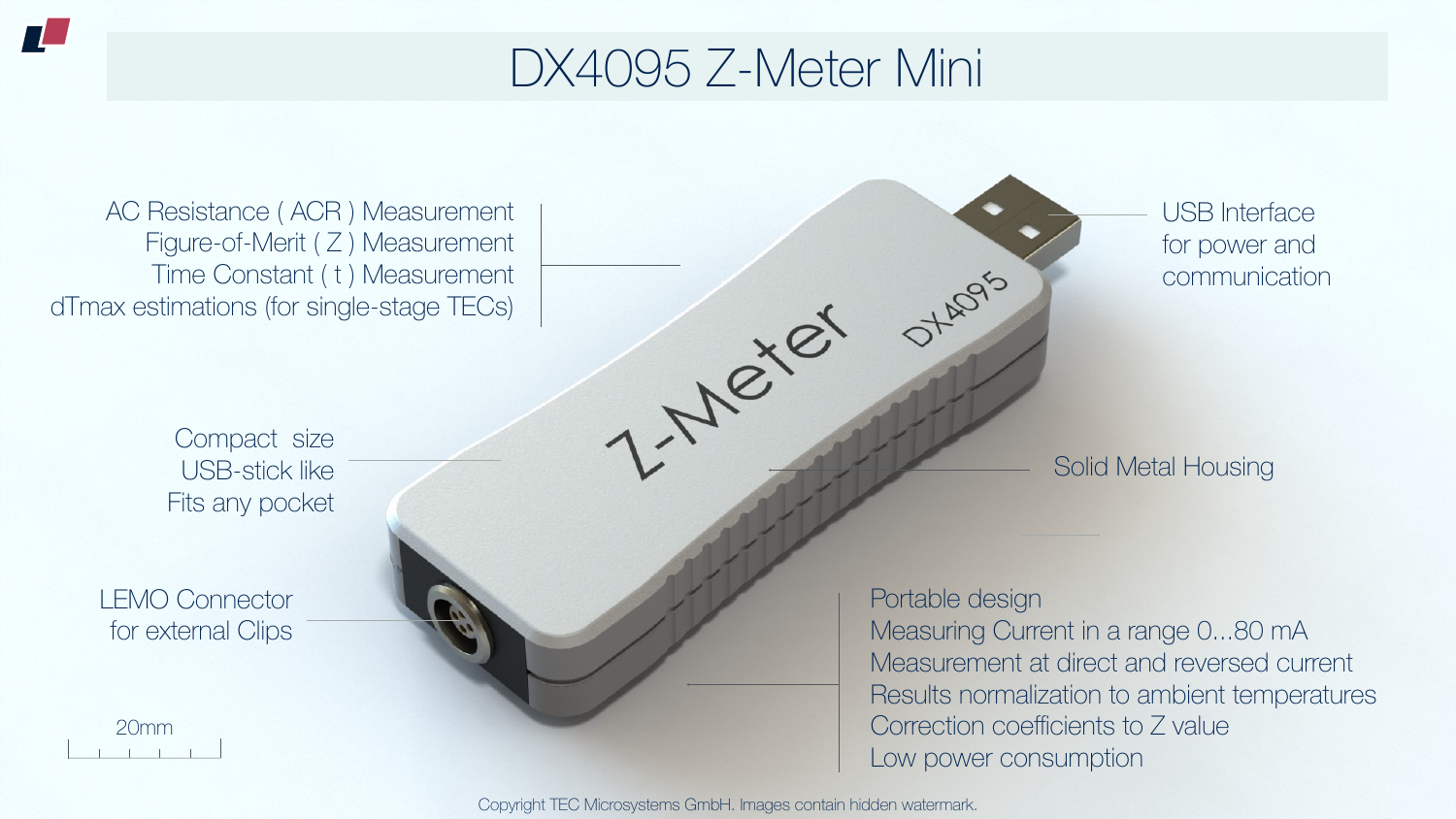Copyright TEC Microsystems GmbH. Images contain hidden watermark.

# DX4095 Z-Meter Mini Dimensions (mm)